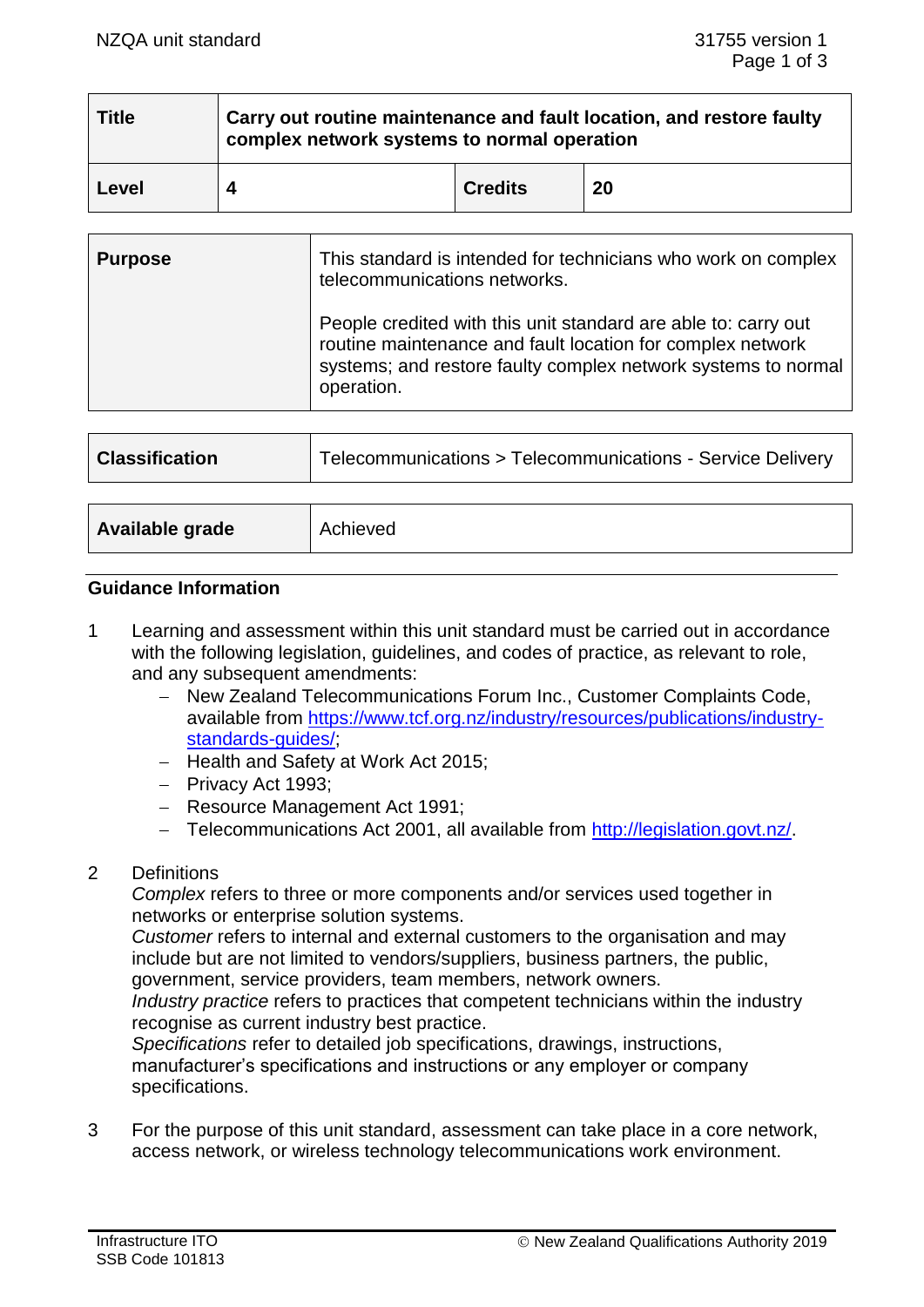## 4 Range

Evidence for three different worksites is required.

# **Outcomes and performance criteria**

## **Outcome 1**

Carry out routine maintenance and fault location for complex network systems.

### **Performance criteria**

- 1.1 Preparation tasks for routine maintenance and fault location are completed prior to leaving for the site, and in accordance with specifications.
	- Range preparation tasks may include but are not limited to collection of fault information, system performance, site access including permits and consents, health and safety requirements, obtaining spares, remote log in and alarm checking, other site alarm checks.
- 1.2 Restoration methods and procedures are identified in accordance with industry practice.
- 1.3 Site arrival procedures are carried out in accordance with customer requirements.
	- Range procedures may include but are not limited to  $-$  work permits, onsite login, visual inspection of site for damage, visual inspection of alarms, determine appropriate diagnostic procedure, health and safety procedures.
- 1.4 Visual inspection and maintenance checks are carried out on arrival in accordance with industry practice and specifications.
	- Range may include but are not limited to equipment integrity, corrosion, bonding and earthing, cable management, weather proofing, connections, dust, equipment or ventilation system filters, air flow, connector condition, fibre hygiene.
- 1.5 The cause of the faults is identified in accordance with industry practice.
	- Range may include but is not limited to  $-$  alarms, half split, step by step, flowcharts, manufacturers' diagnostic procedures, resetting modules.
- 1.6 Tests are completed in terms of reducing the impact on the performance of existing services.
- 1.7 Test results are interpreted to identify faulty system components in accordance with specifications.
	- Range may include but is not limited to modules, cables, components, configuration, cooling systems, power and backup systems.